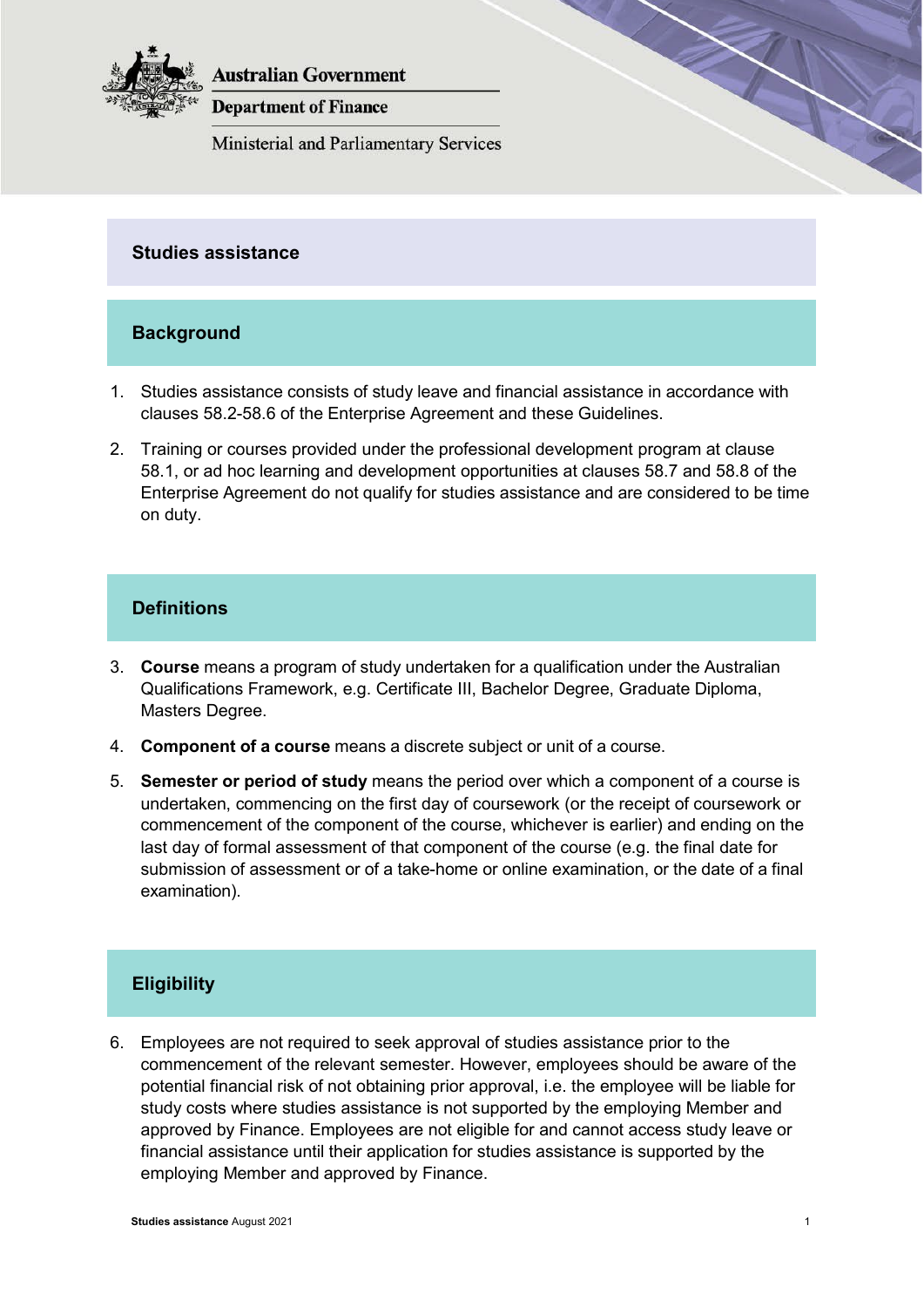- 7. An employee considering applying for studies assistance is encouraged to discuss their application with Ministerial and Parliamentary Services before the commencement of each component of the course. The final decision to approve or not approve studies assistance rests with Finance. If Finance does not approve an application, the reason for this decision will be provided in writing to the employee.
- 8. Studies assistance includes financial assistance and/or study leave (absences from work for study purposes). Employees cannot access studies assistance while they are on any form of leave without pay. Where an employee is on any form of leave without pay during a period of study, any reimbursement of study costs will be pro rata, based on the proportion of the period of leave without pay, compared with the period of study.
- 9. An approval for studies assistance is only valid for the period of MOP(S) Act employment with the employing Member who supported the application. If an employee commences MOP(S) Act employment with a different employing Member during the period of study, a new approval will be required. Finance will give such approval for the balance of the period previously approved upon receipt of written support from the new employing Member. Requests for any new approval should be received by Finance within four weeks of the change of employment.

#### **Applying for studies assistance**

- Refer to Form 17 Application for Studies Assistance and Study Leave
- 10. An application for studies assistance for a period of study (or concurrent period of study) must be signed by both the employee and employing Member (or authorised person).
- 11. Applications for subsequent periods of study each require a new application.

#### **Criteria for approval of studies assistance**

- 12. The employing Member, in considering an application for studies assistance, may wish to discuss the application with Ministerial and Parliamentary Services prior to giving their agreement. When considering an application for studies assistance Finance may also consult with the employing Member. Both the employing Member and Finance may take the following issues into consideration:
	- a. the employee's past/current performance;
	- b. whether the employee has studied previously and to what level;
	- c. whether the further education is directly related to the employee's duties and/or whether it will provide any additional benefit to the employing Member;
	- d. whether the proposed course is one which is more likely to be offered as part of the options provided for at clauses 58.1, 58.7 and 58.8 of the Enterprise Agreement and, therefore, does not qualify for studies assistance;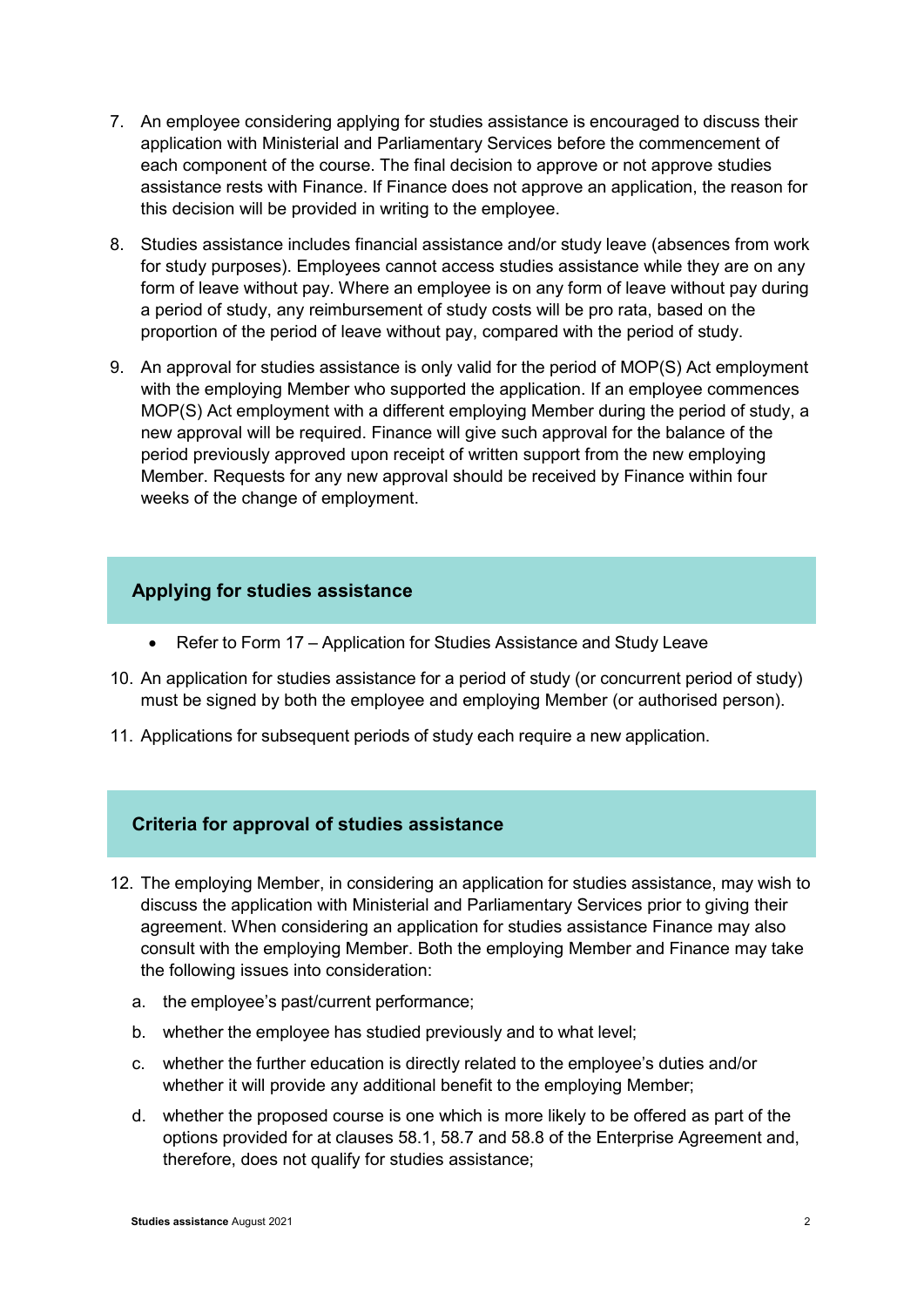- e. the career and professional development needs and goals of the employee;
- f. the strategic and operational needs of the employing Member and the knowledge and skills required by the employee for current or likely future duties; and
- g. any other relevant matter.

### **Financial assistance**

13. The maximum reimbursement threshold is applied pro rata for part-time employees in accordance with the average number of hours worked per week during the periods of study in that financial year as specified in their employment agreement. The reimbursement of study costs for each period of study is also pro rata based on the average number of hours worked per week during the relevant period of study.

**Example**: an employee who works an average of 50 percent of full-time hours can receive a maximum reimbursement of \$5,000 per financial year. If the employee successfully completes a component of a course costing \$3,000 they will be reimbursed \$1,500 and will have \$3,500 of financial assistance available for the remainder of the financial year for other approved studies assistance.

14. The formula to calculate the pro rata maximum reimbursement threshold is as follows:

*Average weekly work hours x \$10,000 / 38 hours*

- 15. The formula to calculate a pro rata reimbursement per period of study is as follows: Average weekly work hours x \$ amount of financial reimbursement claimed / 38 hours
- 16. Where an employee commences MOP(S) Act employment during the relevant semester, reimbursement and the maximum reimbursement threshold will be pro rata based on the number of weeks, or part weeks, of employment under the MOP(S) Act during the period of study.

**Example**: an employee who commences employment under the MOP(S) Act after 4 weeks of a 10 week semester with study costs of \$2,000, may be eligible to be reimbursed 6/10 x \$2,000 = \$1,200. The maximum reimbursement threshold will be 6/10 x \$10,000 = \$6,000. If the employee undertakes a further 10 week period of study later in that financial year, the threshold will increase proportionately to the length of that later period of study, to become  $16/20 \times $10,000 = $8,000$ .

- 17. The following are examples of the type of costs that are reimbursable by the Department subject to prior approval of financial assistance and satisfactory completion of the relevant component of the course:
	- a. compulsory tuition and course fees;
	- b. Higher Education Loans Program (HELP); and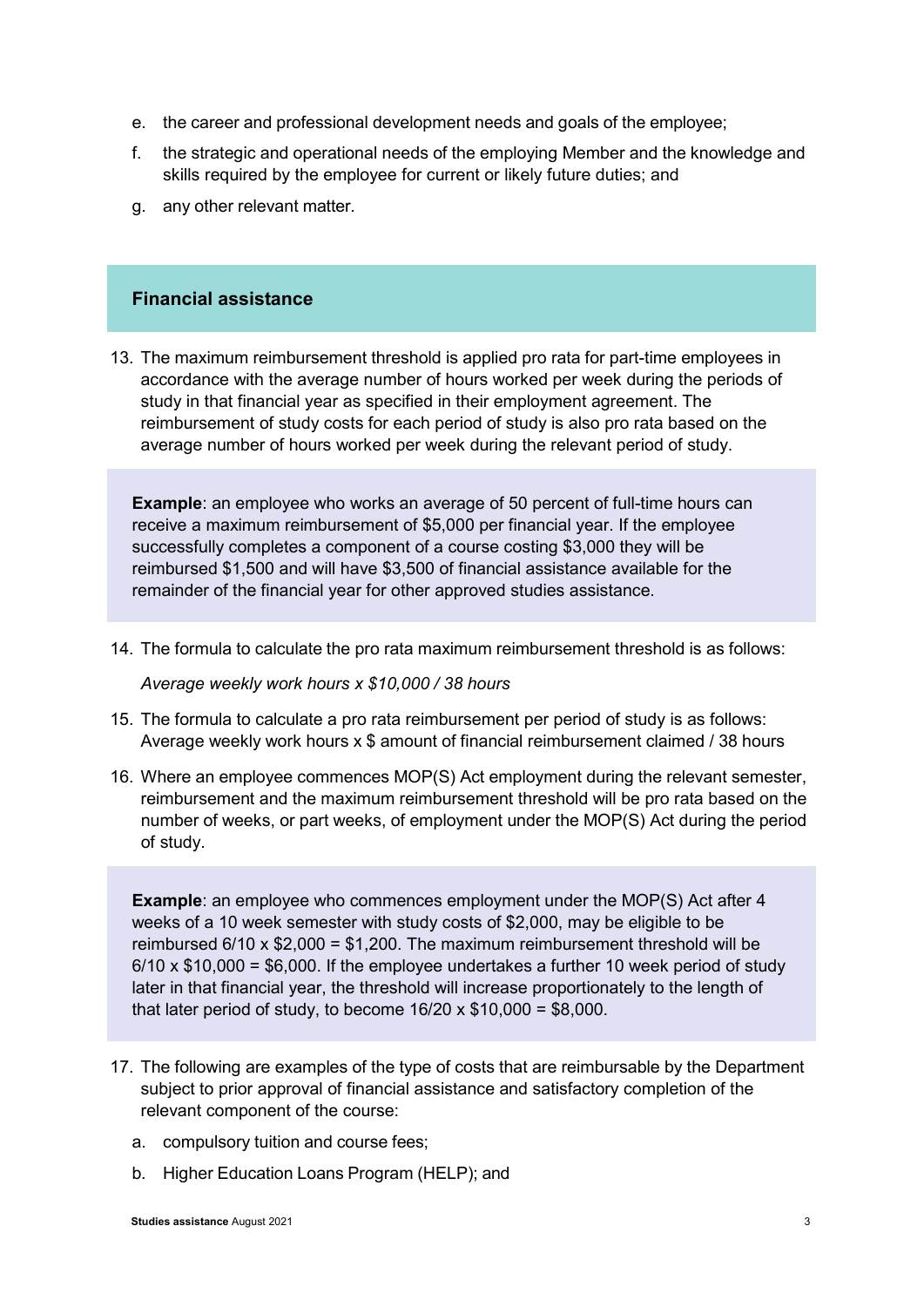c. examination and assessment fees.

18. The following costs will not be reimbursed:

- a. sports and/or student union fees;
- b. general/administrative fees;
- c. fees for components of a course not successfully completed;
- d. travel and/or accommodation expenses (e.g. to get to the educational institution or when attending a residential);
- e. books, journals, newspapers, stationery and other materials;
- f. costs of producing material for the course being undertaken
- g. graduation ceremony and regalia hire cost

#### **Claiming reimbursement**

- 19. Claims for reimbursement must be lodged with Finance. Reimbursement will only be made to the employee on satisfactory completion of the component of the course. All relevant receipts (or evidence of the study costs deferred to the Higher Education Loan Program (HELP)) and a certified copy of the results (e.g. transcript or letter from the educational institution, or a printout of web-based results certified as a true copy) for the component of the course must accompany the claim.
- 20. Reimbursement will not be made where an employee ceases MOP(S) Act employment (and is not re-employed under the MOP(S) Act) before the completion of the component of the course. Note that, as defined above, for studies assistance purposes, a period of study (or semester) during which a component of a course is completed ends on the last day of formal assessment for that component of the course.

#### **Study leave (paid absences from work for approved study purposes**

21. Paid study leave is a form of other leave under clause 44 of the Enterprise Agreement. The Enterprise Agreement provides paid study leave of up to five hours per week. Approved study leave may be pooled and accessed over the period of study. Unused hours from one period of study cannot be carried over to another period of study.

**Example**: if a full-time employee is approved to undertake a component of a course over 13 weeks at five hours per week, the study leave pool available will be 65 hours, to be used at any time over the 13 weeks. Pooled study leave should be tracked and accessed as agreed between the employee and employing Member